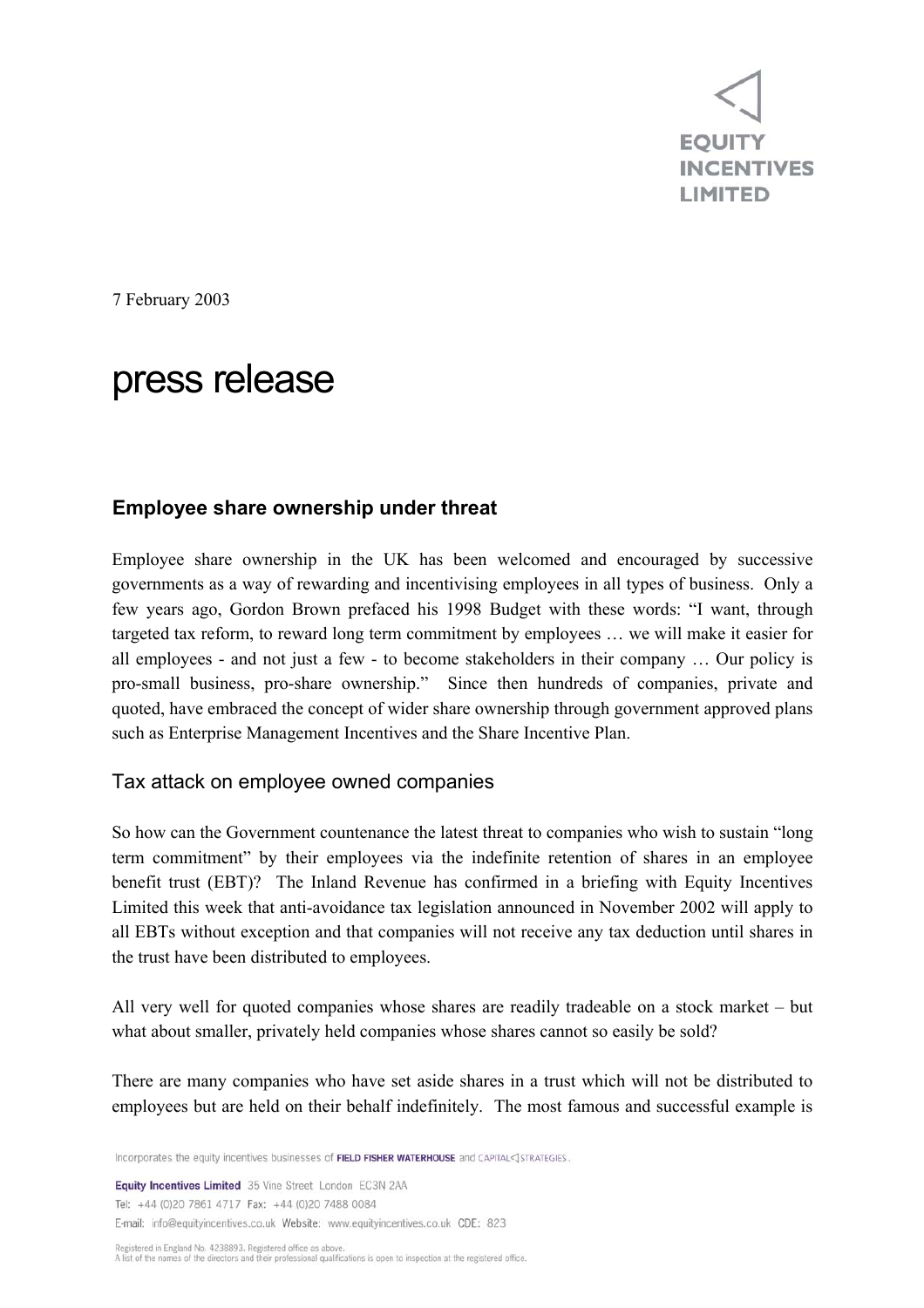John Lewis Partnership, whose trust structure has been admired and emulated by private companies whose owners believe passionately in employee share ownership and who, in many cases, have given away a proportion of their companies to their employees via a trust. They aim to involve, reward and motivate their employees and, until now, could expect a tax deduction to compensate them for this.

# Fulcrum Productions Ltd and Fulcrum Research Ltd

One such company founder is Christopher Hird, of Fulcrum Productions Ltd (www.fulcrumtv.com) and Fulcrum Research Ltd (www.fulcrumresearch.com). Over the past fifteen years Christopher Hird and his co-founder Richard Belfield have, with their colleagues, built two successful businesses: a television production company and the leading independent share register analysis company. They have established a raft of employee share plans, including an employee benefit trust which holds shares on behalf of the employees. The founders' hope and objective is that eventually the ownership of both businesses will be transferred to the people who have helped make them a success, the employees themselves. So what effect will the new legislation have on this aim? Christopher Hird says: "We believe that there is a prosperous and secure independent future for our companies as employee owned businesses, in which employees own shares both individually and also in common. Our structure is a good way of balancing the interests of employees today with those of employees in future years. We are extremely disheartened that the government wants to impose a "one solution suits all" model on business, apparently oblivious of the success of businesses which are wholly owned and controlled by employees. By threatening the long term independence of our companies, we believe that the government's proposal poses a threat to both our business and the interests of our employees."

## The solution?

Equity Incentives Ltd believes in the importance of sustaining long-term employee share ownership via EBTs. Our clients have included a firm of architects, a world-famous preserves manufacturer, an energy efficiency advisory company and numerous other smaller privately held companies. The proposed legislation will deliver a severe blow to the many genuine proponents of employee share ownership in the UK and runs contrary to the Chancellor's aim of promoting long term share ownership in small businesses.

This can be avoided if the Finance Bill is drafted so as to exclude from the legislation EBTs which support genuine employee ownership. The Inland Revenue is doubtful this can be achieved because it wants no loopholes in its new anti-avoidance legislation. Various organisations are proposing to write to Dawn Primarolo MP, the Paymaster General at HM Treasury, 1 Horse Guards Road, London SW1A 2HQ to make their feelings known. Unless there is successful lobbying, this change in the law will prevent or deter companies following the

Incorporates the equity incentives businesses of FIELD FISHER WATERHOUSE and CAPITAL<JSTRATEGIES.

Equity Incentives Limited 35 Vine Street London EC3N 2AA Tel: +44 (0)20 7861 4717 Fax: +44 (0)20 7488 0084 E-mail: info@equityincentives.co.uk Website: www.equityincentives.co.uk CDE: 823